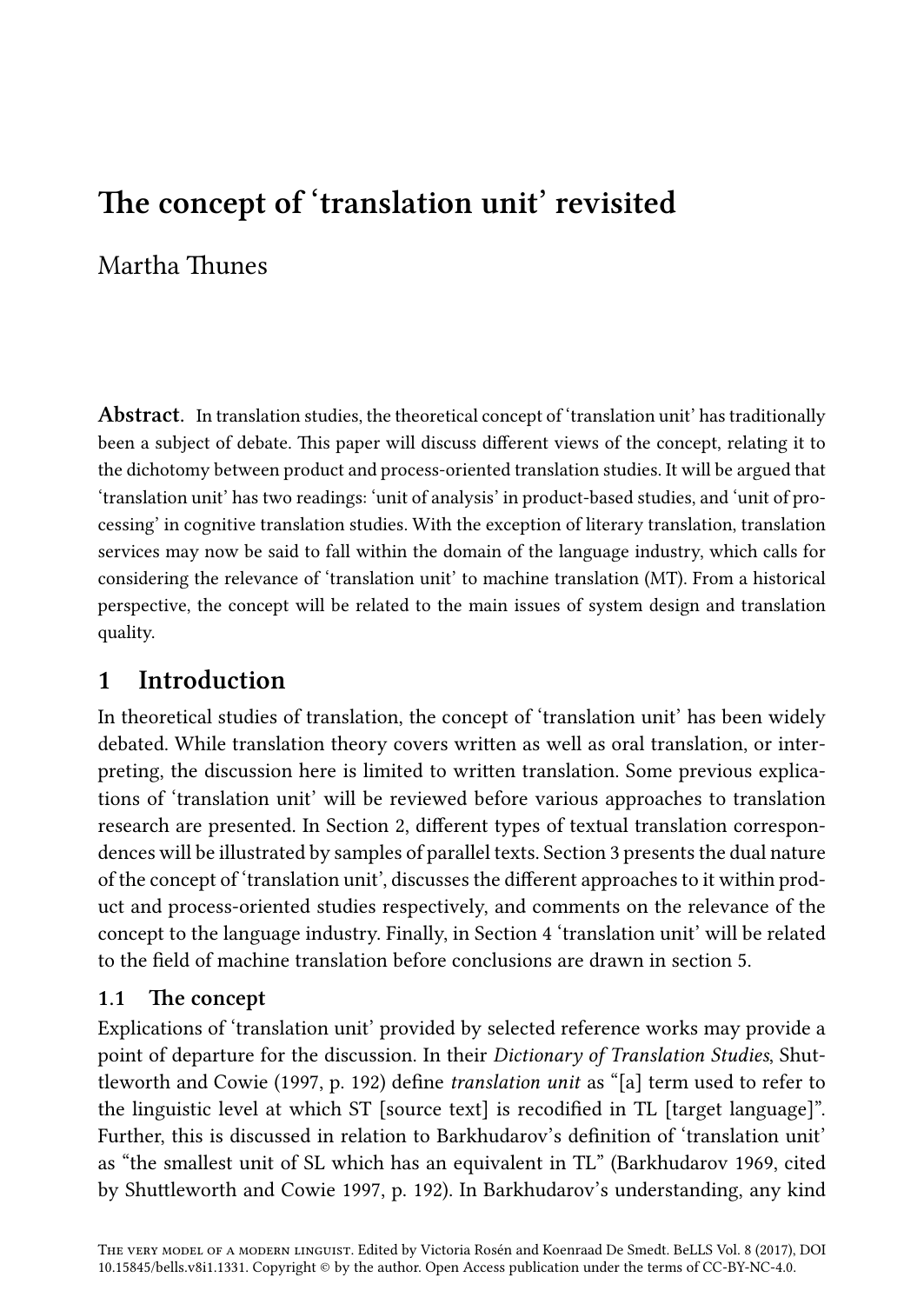242 Martha Thunes

of linguistic unit, ranging from the smallest building blocks of the language system to the level of entire texts, may occur as units of translation. This calls for a clarification: translation units are *tokens* of linguistic types, not units of the language systems.

Shuttleworth and Cowie (1997, p. 192) comment on Barkhudarov's definition by observing that "[t]he wording at a given point in ST would determine the most appropriate unit of translation, which could be expected to vary in the course of a text or even a single sentence". Thus, it is the specific translation task that determines the size and linguistic type of a translation unit. Moreover, with regard to the size of translation units, Shuttleworth and Cowie (1997, p. 192) cite Koller (1992, p. 100) who argues that the degree of structural relatedness between source and target language may influence the size of translation units. It is likely that translation between unrelated languages will involve larger units than translation between closely related languages.

In an article in *Translation. An International Encyclopedia of Translation Studies* (Kittel et al. 2004), the translation theorist Irma Sorvalis[ta](#page-5-0)tes that *translation unit* "… is usually taken to denote a unit or part of the text on which the translator concentrates at one time before going on to translate the next, similar unit" (Sorvali 2004, p. 355). In this way she assumes that units of translation are processed in sequence, and one at a time. Sorvali's definition is not very specific, which is in line with her observation that it is difficult to find a definition of this concept which is "generally applicable" (Sorvali 2004, p. 355).

These introductory references are examples of various understandings of 'translation unit' offered by translation theorists. In Section 3, the concept will be explored further while relating it to different approaches to the study of translation.

#### **1.2 Approaches to translation studies**

The field of translation theory is wide and heterogeneous, and there are several possible ways of describing and classifying the various approaches to the study of translation. A standard reference in this respect is the so-called map of translation studies provided by Holmes (1988), and further articulated by Toury (1995, p. 19). According to the 'Holmes-Toury map', the discipline branches into two main subfields: pure and applied translation studies. The latter field is directed towards translation practice, whereas pure translation studies investigate the phenomenon of translation itself. This subdiscipline branches further into theoretical and descriptive translation research. Descriptive studies deal with existing translations, seeking to detect generalisations explaining the phenomenon of translation. Finally, the map presents three subfields of descriptive translation studies, oriented towards the product, process and function of translation, respectively. Over the years, the dichotomy between product-oriented and process-oriented studies has received much attention within translation research.

In short, product-oriented studies of translation are focused on topics such as characteristics of translated texts, and relations between source and target texts, whereas process-oriented studies deal with the translation activity, including the cognitive pro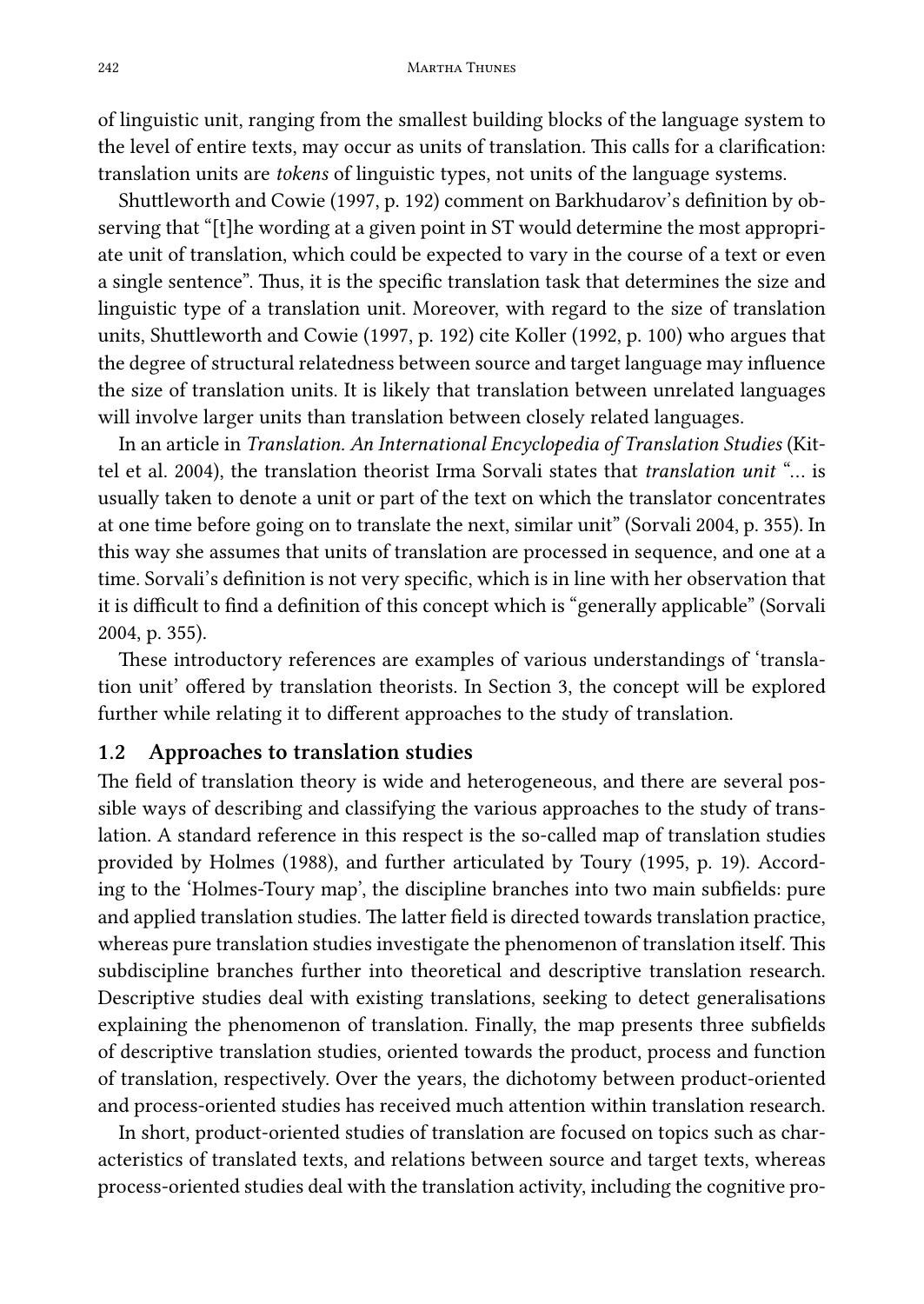cesses behind the production of a translation. A basic difference between these two approaches follows from the fact that the prod[uct o](#page-6-0)f tr[ans](#page-7-0)lation is a more easily accessible object of study than the activity that takes place in the mind of the translator at work. Hence, the two approaches rely on very different research methods. In terms of methodology, a good deal of product-oriented research resembles contrastive language studies, a frequent common denominator being the use of language corpora and associated search tools. There are also product-oriented case studies which do not involve corpora. The methods of process-oriented translation research, on the other hand, are related to those of cognitive science, psycholinguistics in particular. The two approaches will be further discussed in Sections 3.2 and 3.3, respectively.

<span id="page-2-0"></span>It should be noted that the division between product and process orientations could be seen as a continuum rather than as a binary distinction. Thunes (2011, pp. 18–26) presents an overview of this continuum, which shows that some theorists have described the product of translation partly by paying attention to the steps leading from source to target text, and others have described the process, but to some extent in terms of the relation between original and translation. This is in line with Chesterman (2005, p. 19) who makes the point that many translation researchers are not entirely "clear about whether the focus is on processes themselves or the results of processes".

## **2 Two samples of parallel texts**

Before the discussion of translation studies continues, two short samples of tr[an](#page-2-1)slationally parallel texts will be presented in order to illustrate various types of textual translation correspondences. The examples are taken from two quite different domains, legislation and fiction, and demonstrate substantial text-typological differences. They are chosen as representatives of restricted and unrestricted text types, respectively.

#### **2.1 Law text**

<span id="page-2-1"></span>The first example is a short piece of translationally parallel law texts: Article 91 of the *Agreement on the European Economic Area (EEA)*, and its Norwegian translation.<sup>1</sup>

<sup>1</sup> Texts obtained from The Norwegian Royal Ministry of Foreign Affairs, 1992.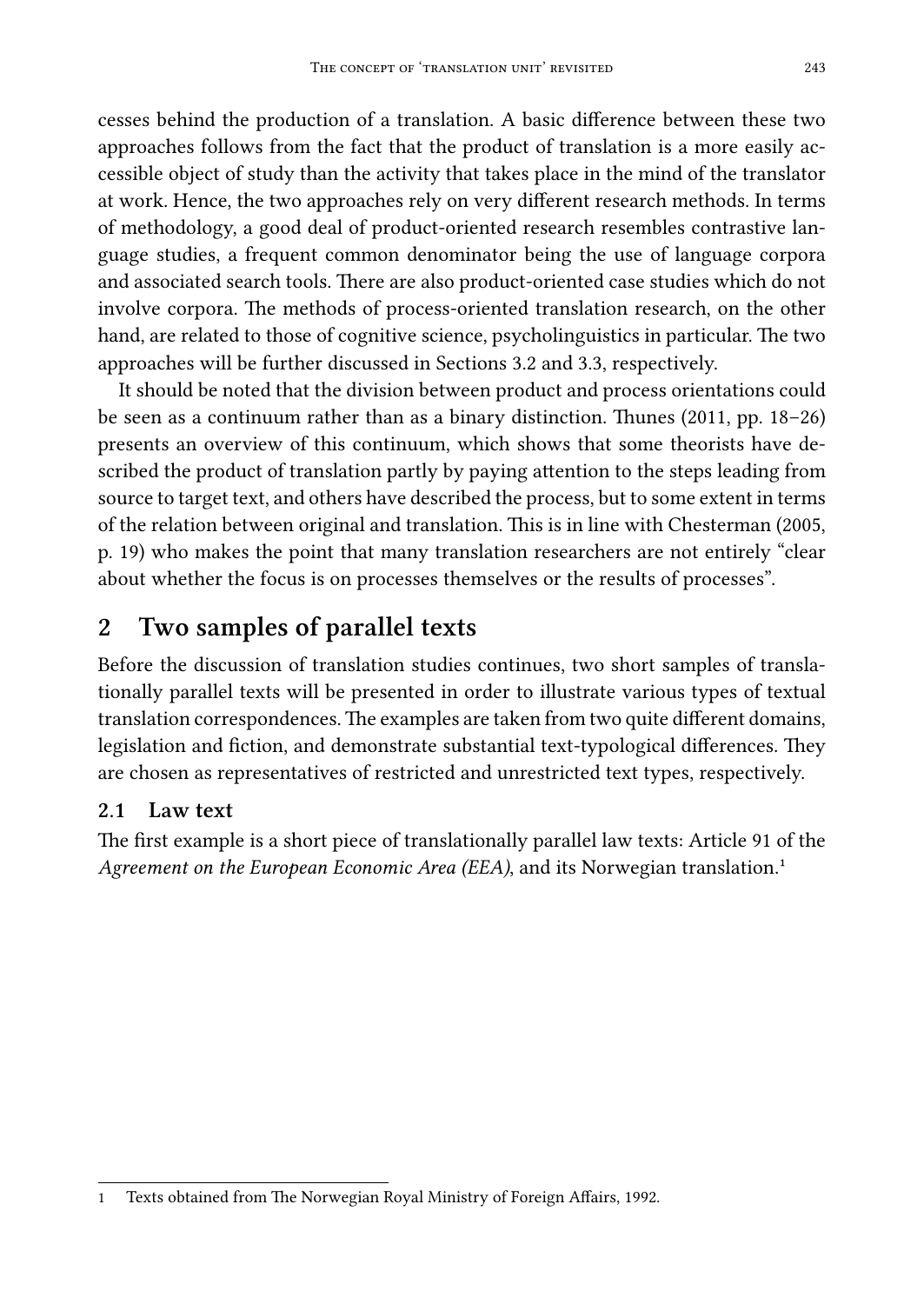1. The office of President of the EEA Council shall be held alternately, for a period of six months, by a member of the Council of the European Communities and a member of the Government of an EFTA State.

2. The EEA Council shall be convened twice a year by its President. The EEA Council shall also meet whenever circumstances so require, in accordance with its rules of procedure.

#### Article 91. Artikkel 91.

1. Et medlem av Rådet for Det europeiske fellesskap og et regjeringsmedlem fra en EFTA-stat skal etter tur være formann i EØS-rådet i seks måneder.

2. EØS-rådet skal innkalles av formannen to ganger i året. EØS-rådet skal også møte når omstendighetene krever det, i samsvar med forretningsordenen.

In this example there are one-to-one correspondences between translationally parallel sentences and headings. The correspondences exist at the level of main sentences, delimited by capital letters and full stops. Below the level of main sentences, the texts are no longer fully matched in terms of linguistic structure. A syntactic example may illustrate this: in paragraph 1, a passive construction in the English sentence (*The office of President ... shall be held ... by a member ...*) corresponds to an active sentence in the Norwegian version (*Et medlem … skal … være formann …* 'a member shall be president'). However, in this sentence pair, as well as in the succeeding pairs, there is no translational mismatch between the sentences at the semantic level, and pairwise they have the same legal interpretations.

The given text sample illustrates the way in which parallel law texts are perfectly matched with respect to how the texts are divided into articles, numbers and sentences. This follows from the strict, institutionalised norms of law text writing, in particular the fact that the sequential order of the elements in a law text is of legal importance (cf. Bhatia 2010, pp. 38–39; Cao 2007, pp. 13–14; Šarčević 2007, p. 46). Hence, it is obligatory that the order of articles, paragraphs and sentences is the same in different language versions. In the case of the *EEA Agreement*, this requirement is indispensable, since the two texts have equal legal status. The Norwegian version is not, in the legal sense, a translation, but an authentic, independent law text, even if the Norwegian version has, in practice, been translated, primarily from the English text.

In parallel law texts, it appears trivial to identify translation correspondences between headings, paragraphs, and sentences. They are aligned units at the surface level of the texts, and as such they illustrate how legal translation is constrained by domainspecific text norms. Whether they qualify as units of translation cannot be decided by looking at the parallel texts alone. Correspondences between paragraphs and sentences appear as inadequate units of analysis if one aims at a deep exploration of law text translation.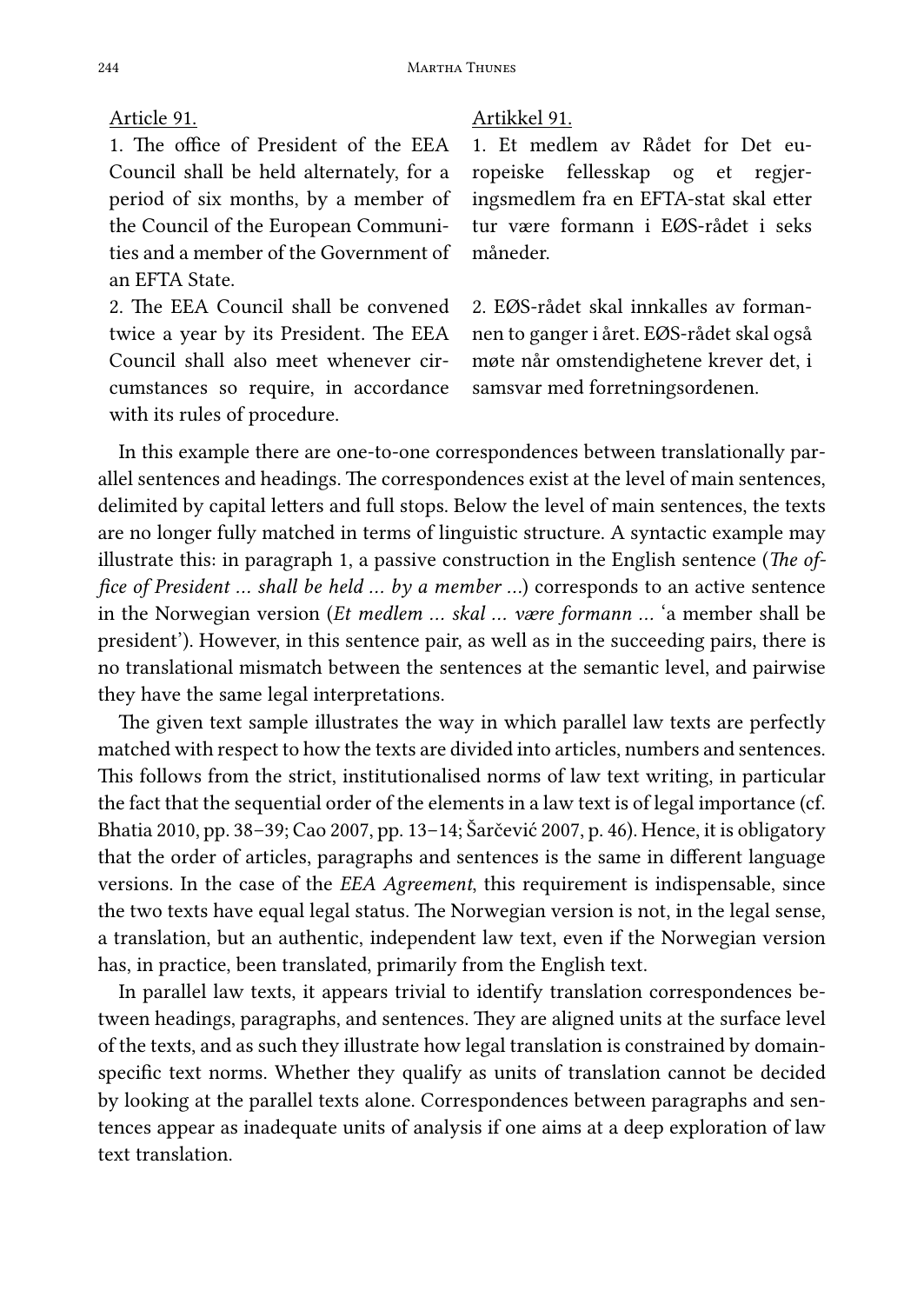From a cognitive point of view, law text translators clearly do not always work with only one sentence at a time, from top to bottom. It is necessary to consider a sequence of sentences simultaneously, and also to move back and forth in the text in order to secure consistency in the translation of recurring text elements. How this happens is not possible to detect merely by inspecting the translation result.

#### **2.2 Fiction text**

The second example is the opening of Doris Lessing's (1985a) novel *The Good Terrorist* and Kia Halling's translation (Lessing 1985b) into Norwegian:

THE house was set back from the noisy main road in what seemed to be a rubbish tip. A large house. Solid. Black tiles stood at angles along the gutter, and into a gap near the base of a fat chimney a bird flew, trailing a piece of grass several times its length.

Huset lå litt tilbaketrukket fra hovedveien, midt i noe som minnet om en søppelfylling. Et stort hus. Massivt. Svarte takstein hadde kilt seg fast i uryddige vinkler langsmed takrennene, og oppe ved skorsteinen gapte et mørkt hull; en fugl smatt inn i hullet med et strå i nebbet, strået var flere ganger lengre enn den vesle fuglekroppen.

Some comments are in order about the correspondences between sentence-level units in this piece of fiction text. Firstly, the opening sentence of the English text, *THE house was set back from the noisy main road in what seemed to be a rubbish tip*, corresponds with the opening sentence in the Norwegian translation. Then, the noun phrase *A large house* corresponds with the Norwegian noun phrase *Et stort hus*. Next, there is a correspondence between two single-word expressions, the English adjective phrase *Solid* and the Norwegian adjective phrase *Massivt*. But after this, there is a break in the pattern of one-to-one correpondences between units delimited by capital letters and full stops. The last sentence in the English text is a sequence of two conjoined independent sentences, including a non-finite adverbial subclause embedded in the second main clause: *Black tiles stood at angles along the gutter, and into a gap near the base of a fat chimney a bird flew, trailing a piece of grass several times its length.* This has been translated into a sequence of no less than four sentences in the Norwegian text, running from *Svarte takstein* onwards, and throughout the given text sample.

As in the case of the law text example, it is clearly limited to what degree the orthographic units of source and target text may serve to identify the units of processing during translation. Within these pairs of textual units, there are several instances of source–target matches as well as mismatches at various linguistic levels, especially on the level of semantics.

An example of a semantic mismatch is the correspondence between the two noun phrases *the noisy main road* and *hovedveien* 'the main road', where the information ex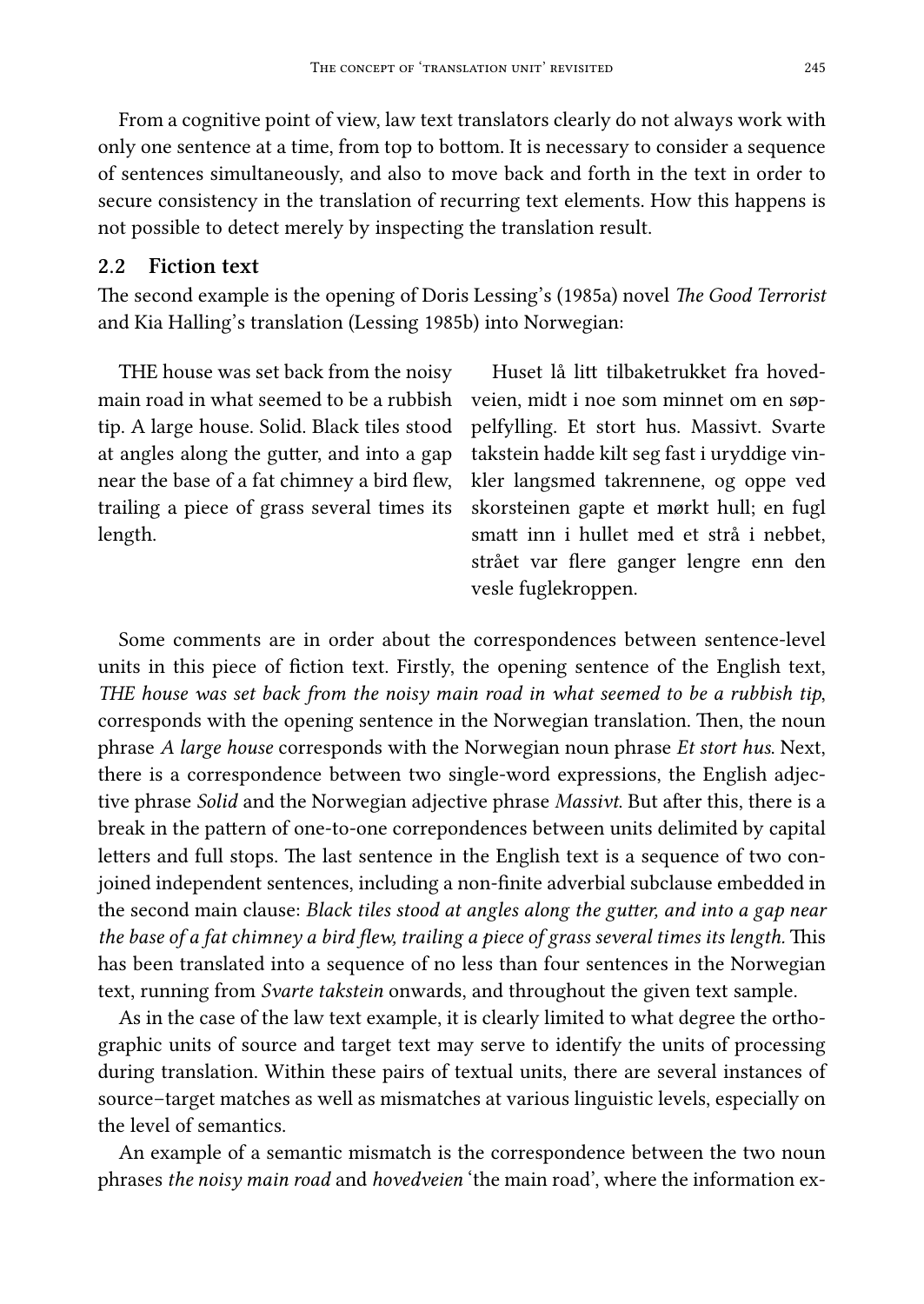246 Martha Thunes

pressed by *noisy* is lost in the target text expression. Further, concerning the description of the chimney mentioned in the text, the translator has added the information that the gap close to the chimney is dark, while, on the other hand, the width of the chimney, indicated by the adjective *fat*, is not expressed in the translation. Moreover, the Norwegian verb phrase *hadde kilt seg fast* ('had got stuck') adds information not contained in the source text.

Concerning the level of syntax, several mismatches have already been mentioned in the previous discussion of sentence-level units. A further example could be the translational correspondence between the noun phrase *a gap near the base of a fat chimney* and the independent sentence *oppe ved skorsteinen gapte et mørkt hull* ('up by the chimney a dark hole was gaping'). Semantic differences involved in this example have already been commented on.

Again, the comparison of source and target text in this example can hardly shed light on what the trans[lati](#page-0-0)on units were during the translation process. For example, did the translator focus on only one of the two conjoined sentences at the end of the English text sample, or did she treat them as one unit? It is likely that she did not treat them as one unit, since they ended up as a longer sequence of four independent sentences in the translation. And when she translated the very short units *A large house* and *Solid*, did she pay attention to any neighbouring units or not?

<span id="page-5-0"></span>The discussion [of th](#page-7-0)e two examples given of parallel texts ties in with Shuttleworth and Cowie's comments on Barkhudarov's understanding of 'translation unit', presented in Section 1.1 (Shuttleworth and Cowie 1997, p. 192). In general, a large variety of linguistic types may occur as translation units in Barkhudarov's sense: single lexical units, phrases, clausal constructions, independent sentences, paragraphs, or other types of units, large or small, depending on the particular translation task. It appears likely that this holds for the cognitive units as well as for the textual ones, and some light may be shed on this by the discussion of cognitive research on the translation process in Section 3.3.

## **3 'Translation unit': approaches and applications**

In relation to the concept of 'translation unit', it will be shown that whether the object of study is the product or the process of translation in fact changes the content of this concept. It will be argued that within product-oriented approaches 'unit of translation' can be understood as 'unit of analysis', whereas in process-oriented studies, it primarily means 'unit of processing'.

#### **3.1 A dual concept**

The presentations of product-oriented and process-oriented studies will reveal that the concept of 'unit of translation' has a dual nature, and this view is compatible with a definition given by two researchers who work within the avenue of processoriented translation studies, Amparo Hurtado Albir and Fabio Alves. In *The Routledge*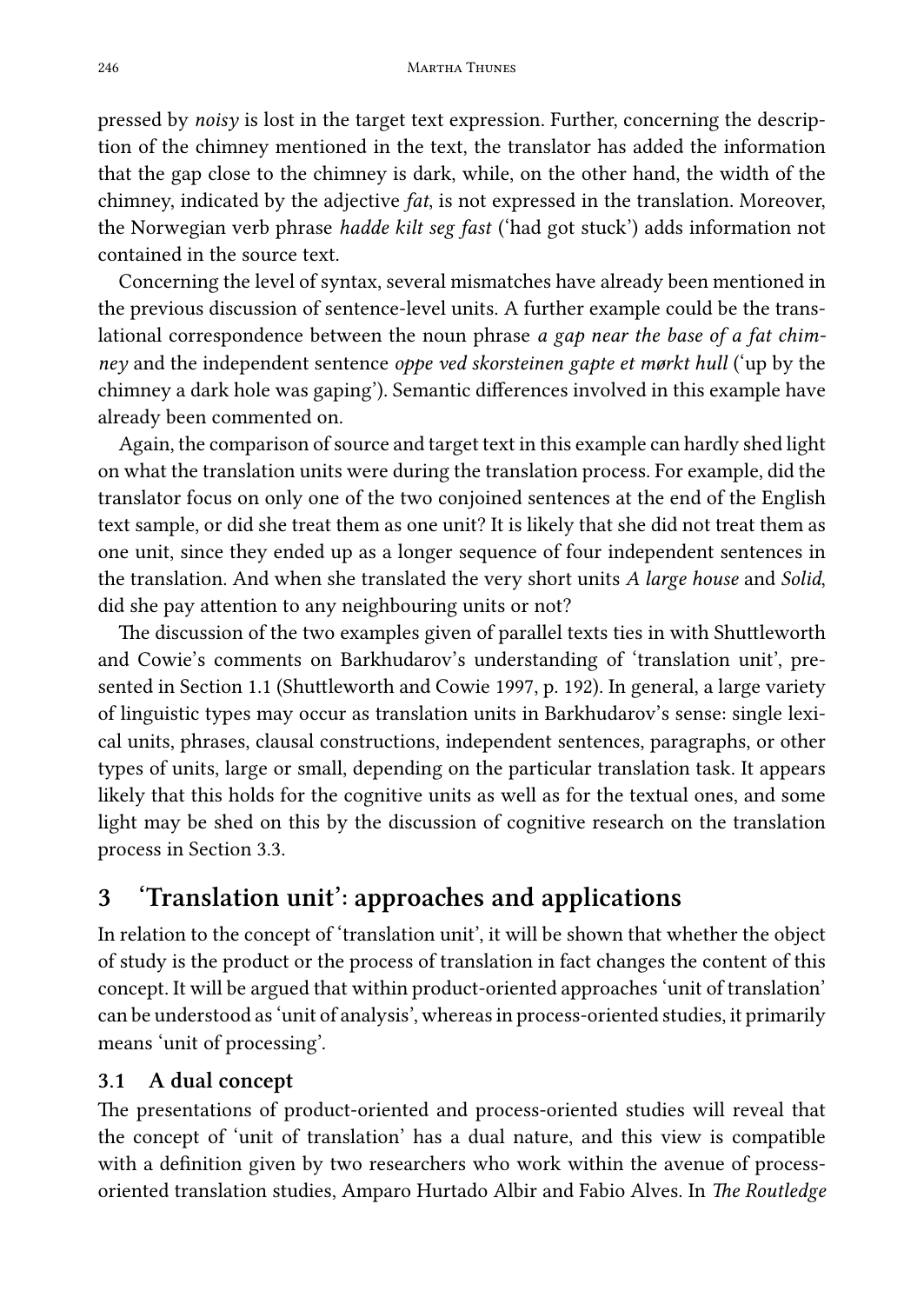<span id="page-6-0"></span>*Companion to Translation Studies* (edited by Jeremy Munday 2009), Hurtado Albir and Alves describe 'unit of translation' both as a "(bi)textual unit", and as a cognitive unit. From the perspective of the translation process, they understand the concept as a "[c]ommunicative and cognitive unity [sic] employed by a translator/interpreter in the performance of a translation task" (Munday 2009, p. 238). In other words, this is a 'unit of processing'. From a textual perspective, they claim that the concept "is embedded in a complex relationship with all the other units in a given text" (ibid.). The phrase "other units" refers to micro-textual units, as well as units of a macro-textual character, and units with special text-structuring functions. This calls for the 'unit of analysis' reading, as the identification of such textual units presumes some kind of linguistic analysis.

#### **3.2 Product-oriented approaches to 'translation unit'**

One definition of 'unit of translation' in the context of product-oriented studies is provided by Malmkjær 1998 (p. 286): "Considered from a product-oriented point of view, the unit of translation is the target-text unit that can be mapped onto a source-text unit". Prominent topics within the product-oriented approaches have been, e.g., characteristic features of translated texts, the relationship between source and target texts, and comparisons of different translations of the same originals, whether into one or more languages. Such studies have in common that the researcher's observation applies to intersubjectively available objects, i.e. the translated text in comparison to the source text. These are entities that have been produce[d](#page-6-1) before the observation takes place.

An example of a strictly product-oriented approach is found in Thunes (2011), which is a study of linguistic correspondences in English-Norwegian parallel texts of two types, law and fiction. The empirical analysis is based on the assumption that it is possible to compute, or construct without human intervention, a target language expression by using information about source and target language systems, and about how the two language systems are interrelated. This is an assumption that lies at the bottom of linguistic approaches to machine translation.<sup>2</sup>

<span id="page-6-1"></span>The main research questions in Thunes (2011) are, first, to what extent it is possible to compute the translations founds in the selected parallel texts, and, second, whether the chosen t[ext](#page-13-0) types differ with respect to the first question. In the empirical investigation, the notion of 'translation unit' is used purely in the sense of 'unit of analysis'. The discussion of empirical data accentuates the product-oriented approach of Thunes (2011), as the analysed units are generally referred to as *string pairs*, or *translational correspondences*, and not as *translation units*.

In the study, the finite clause is chosen as the primary unit of analysis, and the motivation for this is twofold. Firstly, finite clauses can be identified by fairly simple linguistic criteria, which makes it easy to detect relevant patterns in the analysed

Cf. Section 4.2.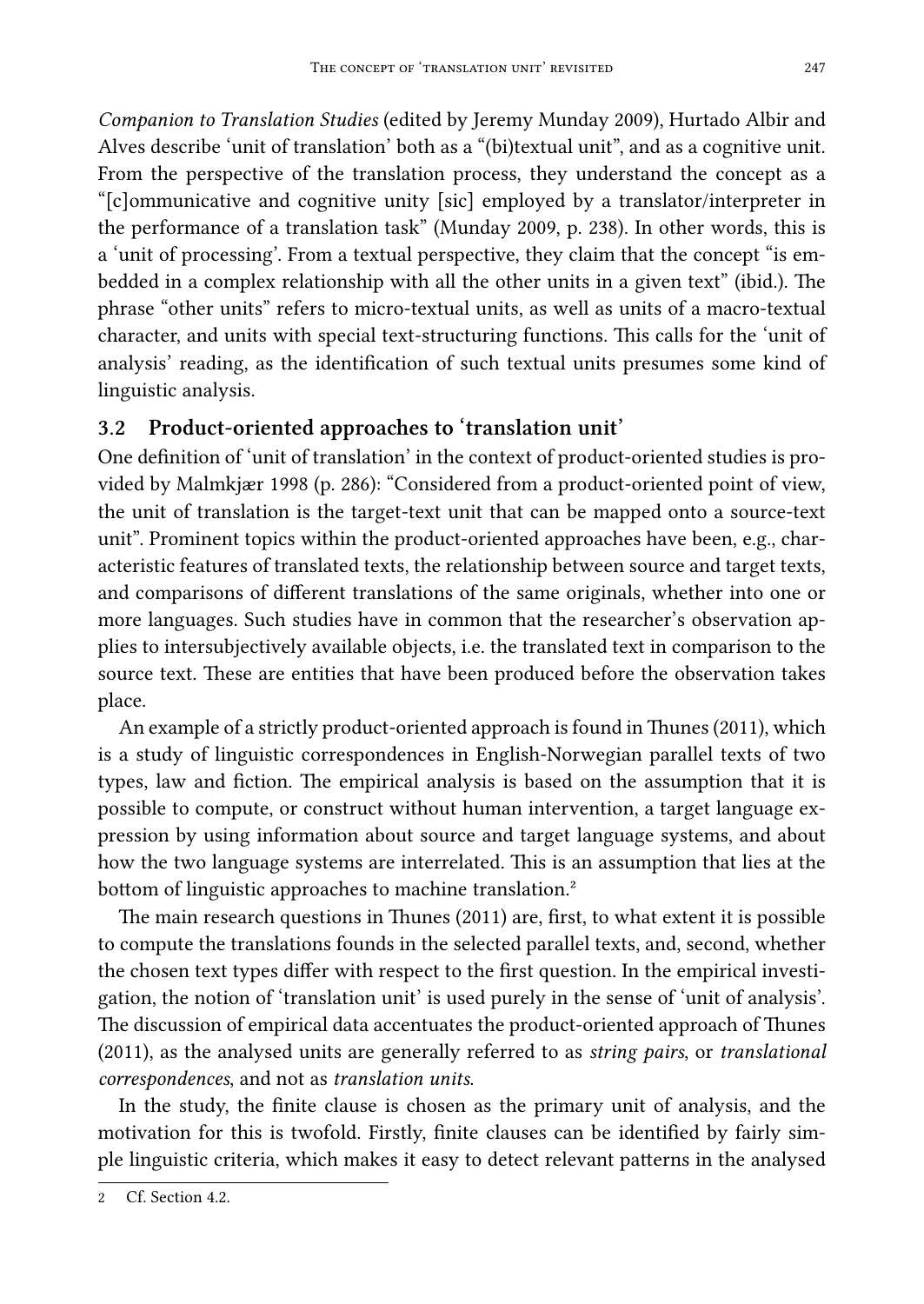parallel texts. Secondly, the finite clause is chosen because it reflects the approach of rule-based machine translation, which normally works at sentence level. For methodological purposes, phrases with embedded clauses are also applied as units of analysis.

Elgemark (2017) is another example of the product-oriented approach to translation. Her investigation is a corpus-based, contrastive study of English–Swedish, aimed at exploring a phenomenon related to the information structure of sentences, i.e. *N-Rhemes*, defined by Elgemark (2017, p. 1) as "the last constituent that has a function in the clause". Normally, N-Rhemes contain information that is of relatively high importance in utterances. Elgemark's study aims at describing properties of N-Rhemes individually in the two languages, as well as examining correspondences and noncorrespondences between English and Swedish N-Rhemes.

As a unit of analysis, she applies *T-units*, which are, basically, main clauses including any embedded dependent clauses, and in the empirical investigation, the N-Rheme is identified in each T-unit. Elgemark's analysis of corpus data has detected word order and information structure differences between English and Swedish N-Rhemes, mirroring differences between the two language systems.

The translation theorist Gideon Toury applies an understanding of translation unit as a unit of comparative analysis, or in Toury's own terminology, "the coupled pair". Toury's contribution to descriptive translation studies can be placed among the approaches that are not purely product-oriented, but show elements of process orientation. He describes his study as "an attempt to gradually reconstruct both translation decisions and the constraints under which they were made" (Toury 1995, p. 88), and this is his motivation for identifying units of comparative analysis.

He defines 'coupled pairs' as correspondences between specific translation problems in the source text (i.e. tasks to be solved), and their solutions in the target text (1995, p. 77). Also, he emphasises that in coupled pairs, source problems and target solutions "should be conceived of as determining each other in a mutual way" (1995, p. 77).

The perhaps most noticeable aspects of Toury's understanding of 'translation unit' are, firstly, that it involves a *pair* of linguistic segments, and, secondly, that the two units of analysis mutually determine each other. It is a challenging question to what extent such pairings can reveal the decisions made by translators, because the actual correspondences that we find in translationally parallel texts are created by an interplay between the translational relationship between source and target language systems, on the one hand, and, on the other hand, a range of factors which are specific to individual translation tasks.

#### <span id="page-7-0"></span>**3.3 Process-oriented approaches to 'translation unit'**

In process-oriented studies of translation, the object of study is the translator's activity. From the cognitive perspective, Hurtado Albir and Alves state that "… the translation unit is considered as a comprehension unit and as a processing unit, i.e. as a dynamic segment of the ST [source text], independent of specific size or form, to which, at a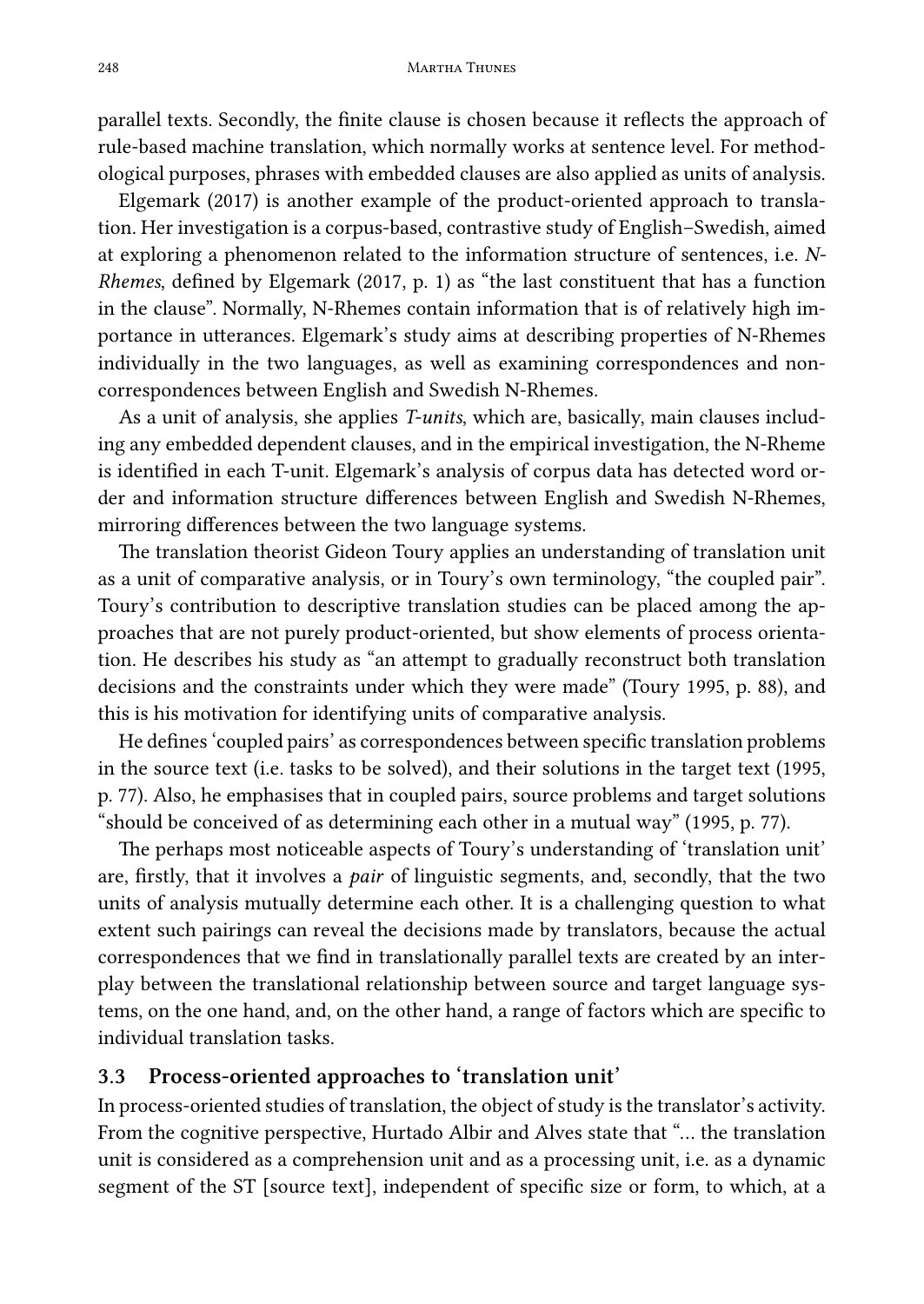given moment, the translator's focus of attention is directed …" (cf. Munday 2009, p. 238). This description implies that the processing of a translation unit relies on its comprehension. Thus, if the translator's understanding of the source text can be regarded as a kind of analysis, it follows that the analysis aspect is present also in this view of 'translation unit'. However, the dynamic character of the processing unit is a more prominent aspect, and the unit is dynamic in the sense that its length and linguistic type may vary as the translator is working.

Concerning the translation process, research has shown that it cannot be assumed that there is a fixed set of steps that are carried out in any act of translation. This was reported already by Krings' (1986) dissertation *Was in den Köpfen von Übersetzern vorgeht*, which was the first extensive, published study of translation activity using the method known as Think-Aloud-Protocols (TAP). In TAP studies the translator is typically asked to report, unselectively, everything that goes through her/his mind when performing the translation task, i.e., literally, to think aloud, while the reporting is audio or video recorded. Other actions, such as note-making and consulting reference works, are also documented.

TAP studies have shown that the ways in which translation processes may run are influenced by numerous factors determined by the skills of the translator, by the translation situation, and by the type of translation task, to mention some. In the light of this, it is to be expected that the unit of translation, or unit of processing, also varies greatly during translation activity. This was documented fairly early by TAP studies. Malmkjær (1998, p. 286) observes that "… Lörscher (1991, 1993) shows that the unit of translation used by language learners tends to be the single word, while experienced translators tend to isolate and translate units of meaning, normally realized in phrases, clauses or sentences".

In this context, it is a relevant question whether translators are aware of the actual units of processing. Sorvali (1994) tried to investigate, among other things, how translators perceive the unit of translation, whether the unit really exists during translation, and whether translators make use of it. She concluded that "… translators regard the unit of translation as a self-evident fact to which they rarely give any thought during the actual translation process but which nevertheless exists as a functional unit" (Sorvali 2004, p. 358).

This raises another question: what is the significance and status of the concept of 'translation unit'? Sorvali (2004) notes that there may be different answers to this among translators and translation researchers. Among translators, 'translation unit' is associated with practical work, but it may not be of great significance: according to Sorvali (2004, p. 355), "[t]he unit of translation may … be no more than an insignificant intermediate stage in the process as far as the translator is concerned". She further argues that although the unit of translation is a more abstract concept among translation theorists than among translators, it is still more significant to the former than to the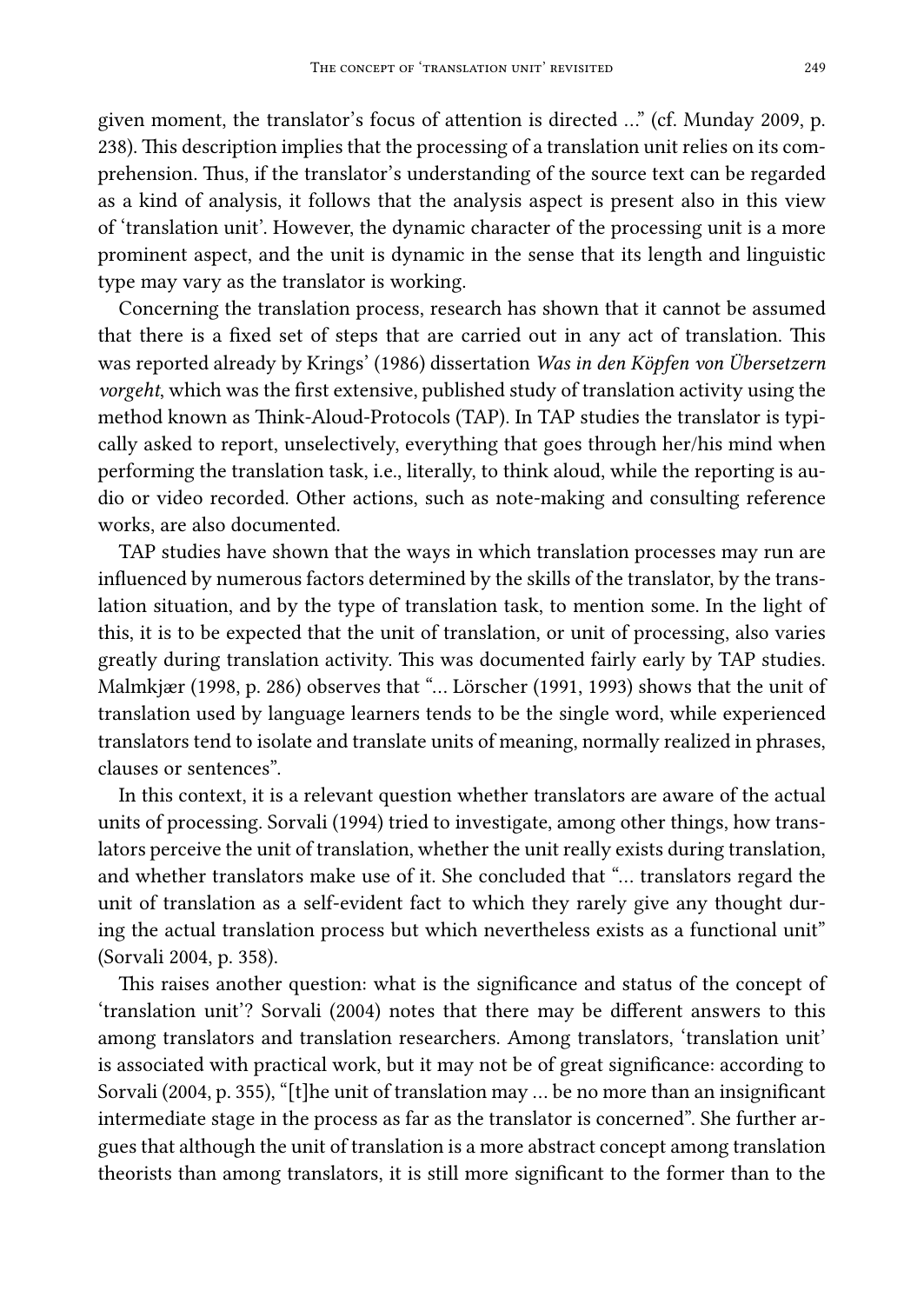latter, because "[r]esearchers may use such a unit as a tool for providing a theoretical description of the translation process". Also, she explains that the types of linguistic units used for such descriptive purposes may be of different kinds than the units that are actually processed by the translator at work (2004, p. 355).

Sorvali (2004, p. 358) presents some conclusions regarding the translation unit in the context of the translation process. Firstly, because the unit of processing is so variable, or instable, and because it is so highly dependent on the translation task and situation, it is difficult to give the concept a general definition. Secondly, it cannot necessarily be deduced from the product of an act of translation what kinds of units that have been used during the process. Thirdly, the quality of the product indicates whether the translator has selected units of a size that is sufficient in order to create a successful target text.The argument is that if the units of processing are insufficient, the translator may not be able to choose optimal target expressions.

The latter point is compatible with an observation made by Malmkjær (1998, p. 286), regarding translation quality: "The typical finding is that target texts in which the units are larger appear more acceptable than those in which the units are smaller." Further, Malmkjær (1998, p. 286) concludes that the clause is the primary unit of translation: "In general, the clause seems a sensible structure to aim for as translation unit, because it tends to be at clause level that language represents events […] In addition, the clause is a manageable unit of attentional focus […]".

This reference to attentional focus leads over to the strictly process-oriented study of Carl and Kay (2011), which is worth looking into in some detail as it has provided ground-breaking insight into translation. Their contribution is an exploration of the cognitive notion of 'translation unit', based on the observation that "… there is a confusion in the usage of the term *translation unit* …" because some researchers apply it to "… basic segments of activities in the *translation process*, whereas others think of the segments more statically as properties observable in the *translation product* …" (Carl and Kay 2011, p. 953). Their solution to this terminological problem is to reserve *translation unit* for "units of cognitive activity", defined as "the translator's focus of attention". These units can be explored in data on the translation process. Further, they use the term *alignment unit* to refer to translational correspondences observable in the product of translation (ibid.).

Carl and Kay (2011, p. 960) assume three phases in the translation process: skimming the source text (ST), drafting the target text (TT), and revising the translation. In their study, the reading and writing activities of translators at work are documented by tracking their eyeball movements during skimming, and by tracking their typing of the draft translation. The Translog software (Jakobsen 1999) is used for acquiring such *user activity data*. To achieve a controlled experiment, the subjects used no dictionaries or other common translation tools.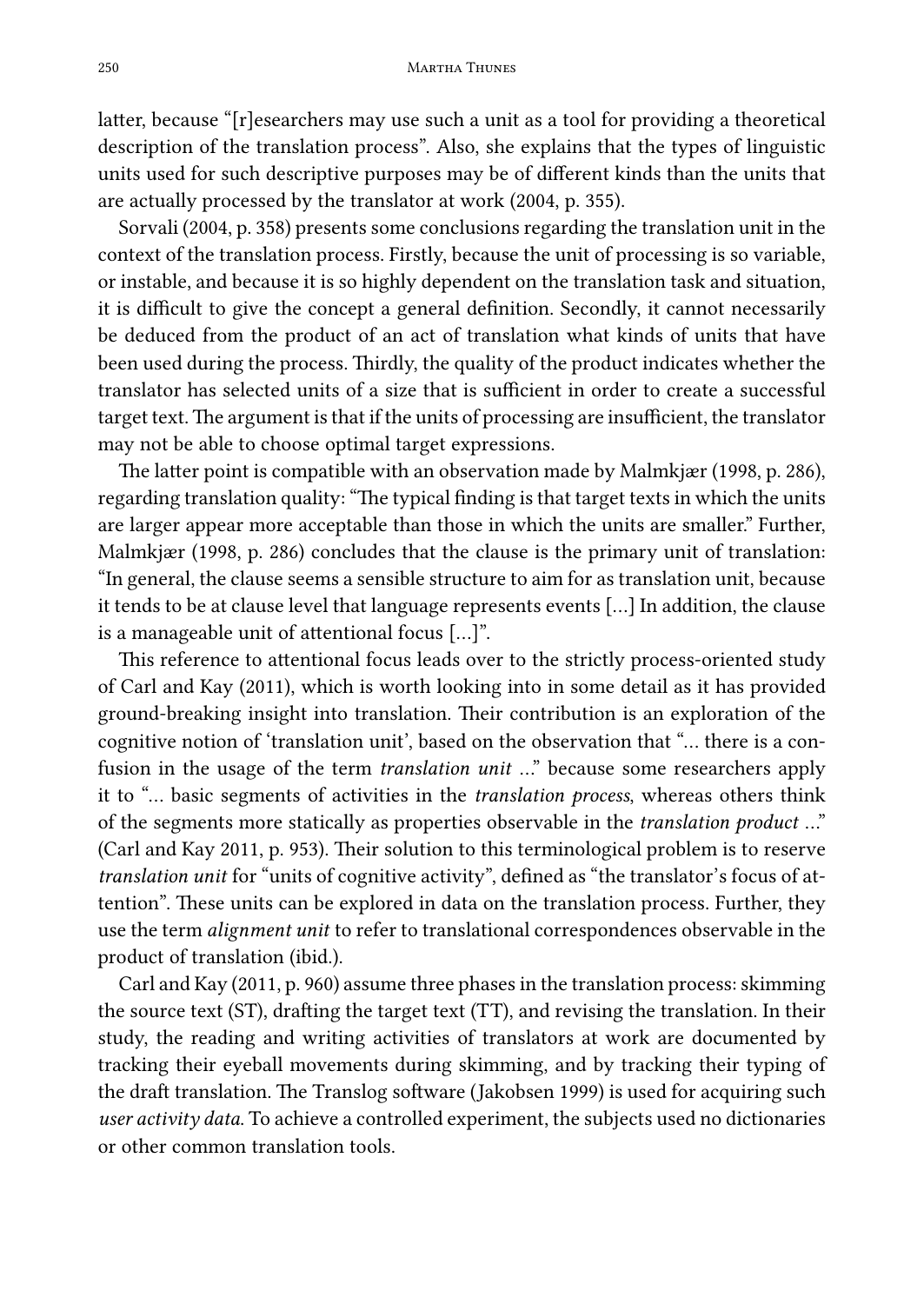In order to analyse these data as empirical facts about the cognitive process of translation, Carl and Kay (2011, p. 954) "… rely on the "eye-mind assumption" (Just and Carpenter 1980), which hypothesizes that "there is no appreciable lag between what is being fixated and what is being processed" (Just and Carpenter 1980, p. 331). On the basis of this assumption, Carl and Kay (2011, pp. 955–956) identify *fixation units* during skimming by tracking and analysing the translator's eyeball movements when reading the source text.

With respect to the translator's typing during drafting, Carl and Kay (2011, p. 954) assume "… it is likely that the translator's focus of attention is close to what s/he writes, and that units of text production coincide to some extent with the entities of the translator's cognitive processes". This assumption allows for identifying *production unit*s by logging the translator's typing during drafting (2011, p. 955). Notably, their term *production unit* signifies the dynamic, cognitive concept; *product unit*, which would be synonymous with the static concept 'alignment unit' does not occur in their work.

Thus, Carl and Kay (2011) decompose the translation unit into two different kinds of processing units, the fixation unit involved in ST understanding, and the production unit of TT writing. They describe the physical realisations of translation units as three-component structures (2011, p. 954): a translation unit consists of (i) an act of writing which creates a production unit within a certain time span, (ii) an act of reading which tells the translator how to translate the fixation unit which is read, and (iii) "the ST segment(s) of which the produced TT is a translation". Surprisingly, the third component refers to alignment units, which, we have seen, are excluded from Carl and Kay's concept of 'translation unit' (2011, p. 953).

The method applied in order to identify translation units in the recorded user activity data relies on mappings between different types of information (Carl and Kay 2011, p. 957): eyeball movements are mapped onto ST fixation units; typing actions onto TT production units. Then, by relating these mappings to source–target alignment information, it is possible to identify correspondences between individual keystrokes and specific ST units. Thus, Carl and Kay (2011) have provided an exact, empirical method for describing how processing units are realised during the act of translation.

An important aspect of this method is the tuning of the production unit segmentation threshold (Carl and Kay 2011, pp. 966–969). This amounts to setting the minimum length of a typing pause that may identify a boundary between two production units. Selecting a too low threshold value will yield segments of an arbitrary character, i.e. segments which are neither cognitively nor linguistically plausible as they do not form complete units of meaning. Carl and Kay (2011, p. 969) conclude that "[t]he likelihood of [production units] to be consistent with linguistic entities … is maximal for typing pauses of one second or more". In relation to Malmkjær's (1998, p. 286) assumption that the clause is the primary unit of translation, it is interesting that Carl and Kay's (2011) findings show that production units will not necessarily represent complete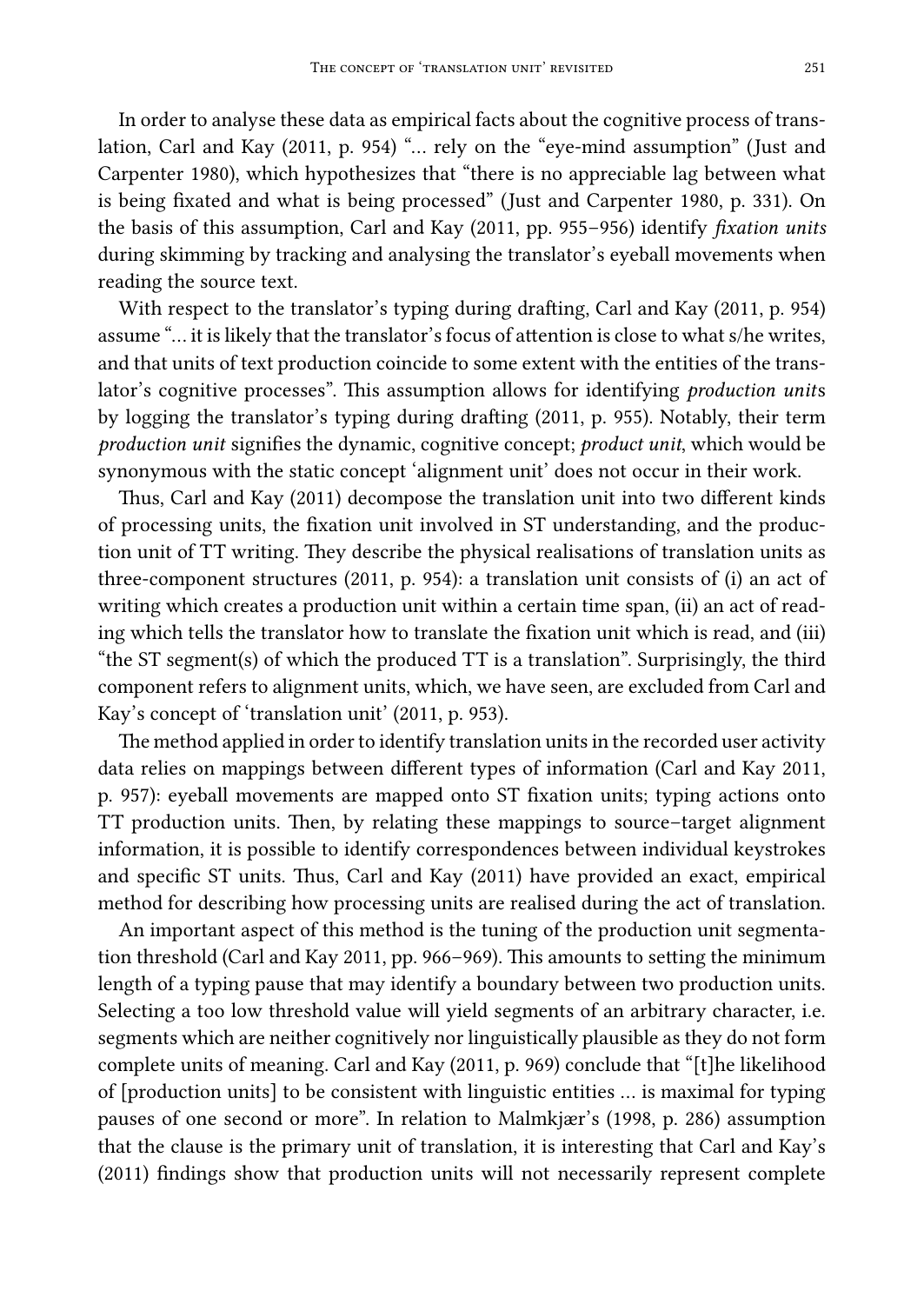252 Martha Thunes

units of meaning, and need not conform with alignment units (2011, p. 956). On the other hand, this supports the view of Sorvali (2004, p. 355), commented on above, that units of analysis may be of different kinds than units of processing.

A great asset of Carl and Kay's (2011) method of analysing fixation and production units is that it provides intersubjectively available data on the processes that take place in the minds of individual translators. However, fixation as well as production units are not unique to the translation process; they occur generally in reading and writing activities, such as text copying.<sup>3</sup> The Translog system used by Carl and Kay (2011) to acquire translation process data is designed for tracking any kind of computer-based reading and writing activity. In their study, it is by linking the recorded fixation and production units with alignment units that it becomes possible to identify the units of the translation process. This illustrates the point made by Thunes (2011, p. 66) that "… in the case of translation it is the product and its relation to the original text which gives the process its identity". Still, this observation does not reduce the importance of Carl and Kay's (2011) contribution to knowledge about the translation process, and their study is a very good answer to a call for conceptual clarity made by Chesterman (2005, pp. 17–22), where he argues that many concepts applied in translation research need to be sharpened in order to achieve terminological stringency across the field.

#### **3.4 Relevance to the language industry**

Moving out of the domain of translation research, it may be noted that translation has become an everyday tool, an application taken for granted by everyone with Internet access. In a historical perspective, translation started as something that was carried out by relatively few people of high learning, and applied only to texts of special importance. Towards the modern age, translation gradually emerged as a profession to meet a growing market, and during the 20th century, globalisation created an enormous demand for non-literary translation in multinational domains of industry, trade, legislation, politics, and science.

Thus, translation has become part of the language industry. Machine translation in the shape of Google Translate has become as widespread as the Internet, and has achieved a position where it can even form the layperson's idea of what translation is. In spite of its usefulness, this application cannot, however, remove the need for translation work carried out by professional, human translators. On the other hand, translators have become dependent on language technology in order to meet demands of efficiency. Bilingual dictionaries, terminology bases, and translation memories are among the required parts of a translator's work station. Moreover, given the availability of useful MT systems, there has been an important change in the way professional translation is carried out. With the exception of literary translation, it has become a normal approach to post-edit machine-translated text rather than to work from scratch.

<sup>3</sup> Cf. the study by Carl and Dragsted (2012) where translation is compared with text copying.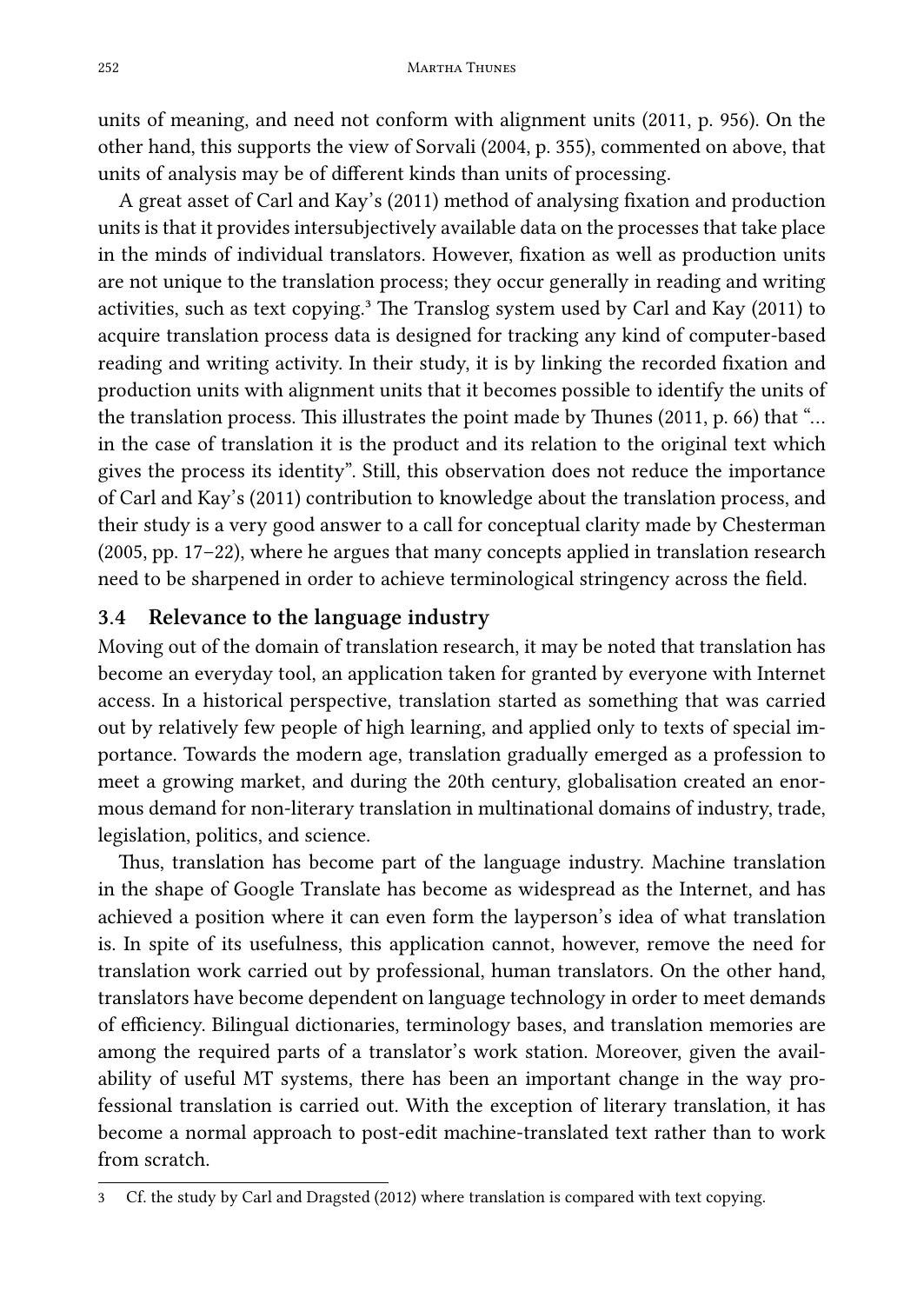<span id="page-12-0"></span>As discussed in Section 3.3, the concept of 'translation unit' is hardly of any relevance to the translator at work. For the translator, as well as for the client, what matters is the quality of the output, not the size or linguistic type of individual processing, or production units. The product-oriented notion of 'translation unit' is, however, applicable when distinguishing between different types of translation tools. In bilingual dictionaries and terminology bases, the lexical unit is the primary unit of translation, whereas in translation memories, which are databases of previously translated texts aligned with their source texts, units of translation are headings, paragraphs, sentences, clauses, phrases, list items, and others.

#### **4 'Translation unit[' in](#page-12-1) m[ach](#page-13-0)ine translation**

<span id="page-12-1"></span>The product-based concept of 'translation unit' may shed some light on certain issues of the domain of automatic translation. Jurafsky and Martin (2009, p. 898) divide the field into classic and modern machine translation, and this opposition reflects the important distinction between *rule-based MT* (RBMT) and *statistical MT* (SMT). In recent years, a newer approach has evolved, too, *neural machine translation* (NMT). SMT and NMT may be described as non-linguistic methods, in contrast to the linguistic approach of RBMT. In Sections 4.1 and 4.2, the concept of 'translation unit' will be related to different paradigms within MT research and development.

#### **4.1 Relevance to non-linguistic approaches to MT**

In RBMT, the translation procedure relies on information about source and target language and their interrelations, whereas in SMT, translations are computed on the basis of statistical, or probabilistic, information about recurrent translational patterns in large bodies of parallel texts, or parallel corpora. Thus, the corpus provides what is regarded as the training data for the system; these data provide the probabilistic information which is the basis for generating the translations output to the end user. SMT techniques work without using any information about source and target languages, and this is why they are normally described as a non-linguistic approach to MT. An important reason for the success of modern, statistical MT is that it does not suffer from the problem of lexical coverage, which has been among the heaviest obstacles to the development of linguistic MT systems. While RBMT systems cannot translate words which are not included in their lexical databases, SMT systems do not need lexicon components. However, lexical coverage in a different sense is a challenge also for SMT: if a word does not occur among the training data, then an SMT system cannot compute a target language match for it.

As the concept of 'translation unit' is primarily a linguistic notion in translation theory, it appears to be of limited relevance to the field of statistical MT. One aspect could be commented on: SMT works by using probabilistic information about translational correspondences between word sequences, or *N*-grams, in the training corpus. An *N*-gram is a sequence of *N* words where *N* is a low number. The value of *N* may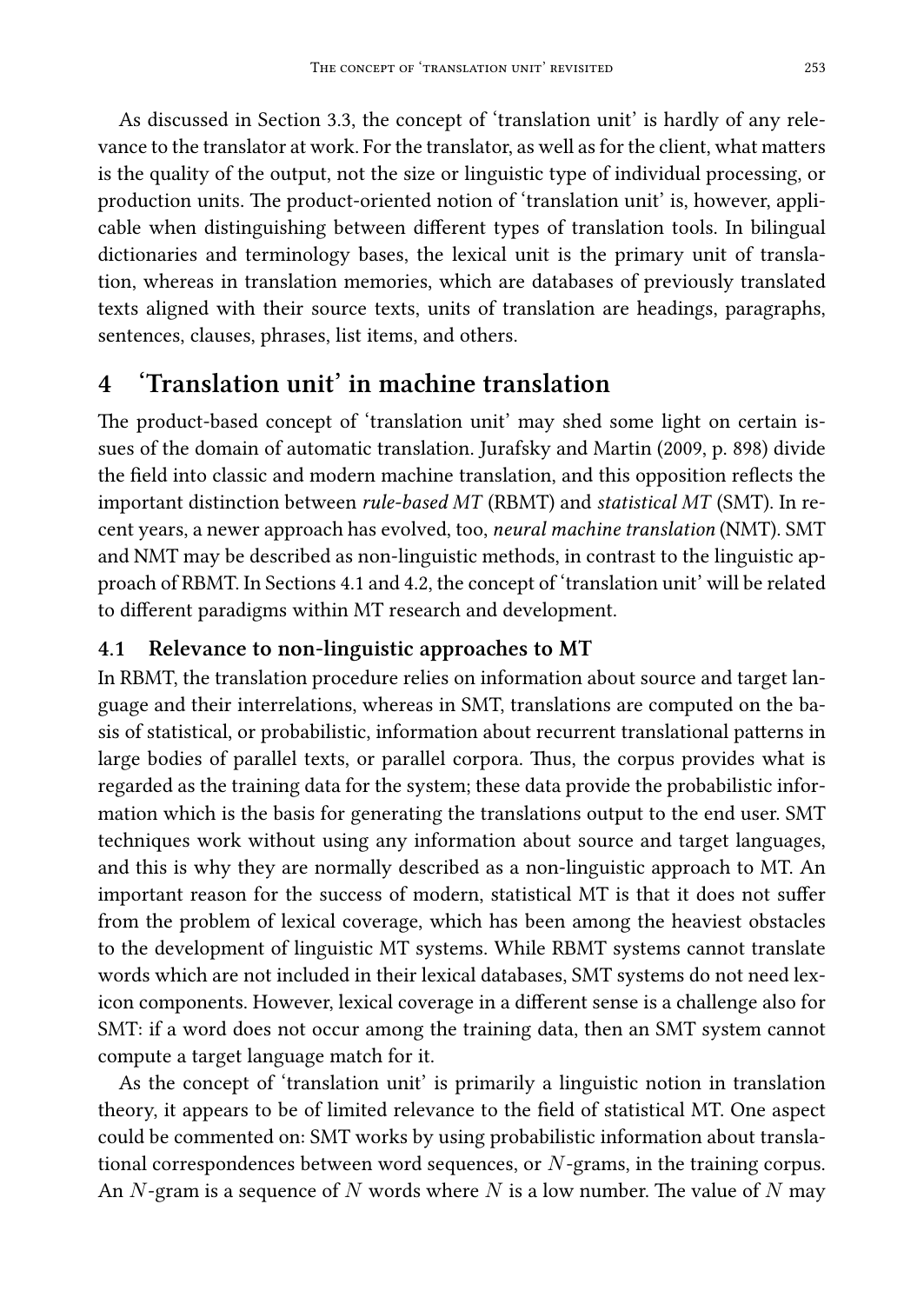vary between translation systems, and will have a maximum value in each system. If *N* is 1, 2 or 3, the word sequences are uni-grams, bi-grams or tri-grams, i.e. strings of respectively 1, 2 or 3 word forms in running text. Possibly, this notion of *N*-gram could be given the status of 'translation unit' in SMT, but as no linguistic analysis is involved, it is not a unit of analysis in the translation-theoretic sense. *N*-grams could, however, be regarded as units of processing, i.e., units of processing defined by the algorithms implemented in statistical translation systems.

Neural machine translation (NMT) draws on neural network technology, in which computational systems are modelled on biological neural networks. Like SMT, NMT relies on probabilistic techniques. NMT models are trained on representations of the entire source and target sentences, rather than on *N*-grams. Words are still important as units in the source and target texts, but "[c]onnections between source and target words, phrases and sentences are learnt only implicitly as mappings between their continuous representations" (Kalchbrenner and Blunsom 2013, p. 1701). Hence, in NMT, it is hard to see any applicability of the translation-theoretic notion of 'translation unit'.

#### <span id="page-13-0"></span>**4.2 Relevance to linguistic MT**

It is more relevant to apply the notion of 'translation unit' to the linguistic approach of rule-based machine translation. In RBMT systems, some notion of a translational unit is applied as an analytical concept in the construction of the system. During the procedure of computing the target text, this unit becomes a unit of processing from the point of view of the algorithm used by the system. Thus, within linguistic MT, units of translation are units of analysis as well as units of processing. This is a parallel to the dual nature of the translation-theoretic concept.

From a historical perspective, there has been some variation concerning the linguistic types of translation units applied in rule-based machine translation. Firstgeneration systems operated on word-level translation units. These systems were designed using the so-called *direct translation strategy*, which can be described as mapping the words in the input text directly onto words in the target language. Direct MT systems are commonly characterised as implementations of bilingual dictionaries with certain syntactic reordering rules for accommodating structural differences between source and target language.

Early work on machine translation grew out of information theory in the 1950s and 1960s, in a period when information scientists often held the view that translation was in essence a task of decoding the source text and recoding it in the symbols of the target language. During the same period, many translation theorists held quite similar views of what translation was about. This point is e.g. made by Koller (1992, pp. 89–92) in a discussion of early models in translation theory, and Sorvali (2004, p. 355) claims that in early translation research, the word was often regarded as the unit of translation, which she ascribes to the influence of the structuralist tradition in language studies. Clearly,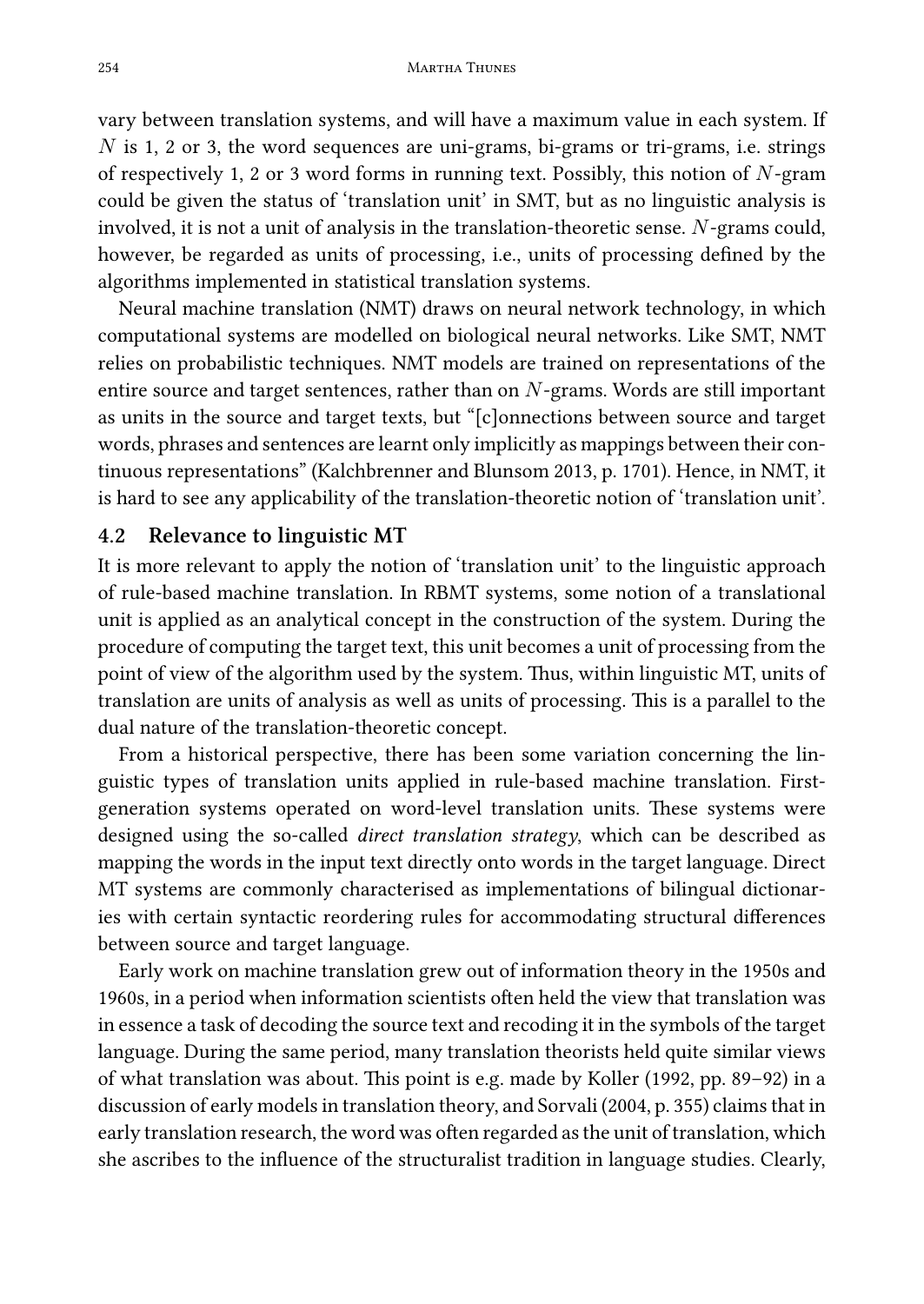in that era there were strong parallels between machine translation and translation theory with respect to the conception of translation.

Direct MT systems failed to deliver high-quality output, and researchers concluded that it was necessary to develop systems that were able to do a more thorough linguistic analysis of the source text. The field then saw the emergence of various types of second-generation systems, which came to be described as *indirect MT systems* to separate them from the direct systems of the first generation. The development of indirect translation systems involved highly sophisticated computational linguistic engineering. Although there were substantial differences in system architecture among second-generation systems, a common denominator between them is that the sentence is normally the primary unit of translation.

The main characteristic of the indirect approach is that the first step in the translation procedure is an analysis stage which produces a formal, system-specific representation of the input sentence. In such representations, the meaning and structure of the source language expression are made more explicit than in the source expression itself. Thus, in some second-generation systems, the representation of the input sentence contains sufficient information for generating a target sentence. In other systems, the target sentence will be generated after the source text representation has been modified in accord with information about the target language system and how it is related to the source language.

There are some quite understandable rea[son](#page-7-0)s why the sentence is the basic unit in second-generation systems. Firstly, if a translation system is to be useful, it must at least be able to handle linguistic units at sentence level. Direct MT systems did not do this, and the quality of the output that they produced was in general too poor. Secondly, a translation system must be able to deal with sentences because the sentence can be seen as the maximal domain of grammatical analysis. That is, the sentence is the largest type of linguistic unit whose construction is governed by syntactic rules. The latter point echoes the translation-theoretic view of the clause as the typical unit of translation, which was presented in Section 3.3 with reference to Malmkjær's (1998, p. 286) comments: firstly, if translators work on units of an insufficient size, translation quality tends to suffer, and, secondly, the clause is a sensible unit because it is manageable, and functional since in natural languages events are normally represented at clause level.

On the other hand, automatic translation becomes non-robust if a system operating at sentence level does not return a translation whenever the input cannot be recognised as a syntactically complete source language sentence. Failed analyses may occur either because the ST sentence contains a grammatical structure that is not covered by the SL rule component of the system, or because the input is not a complete sentence, which frequently occurs in running text. Within rule-based MT, there are systems that process phrase-level units in cases where the input is not a sentence, but a smaller unit,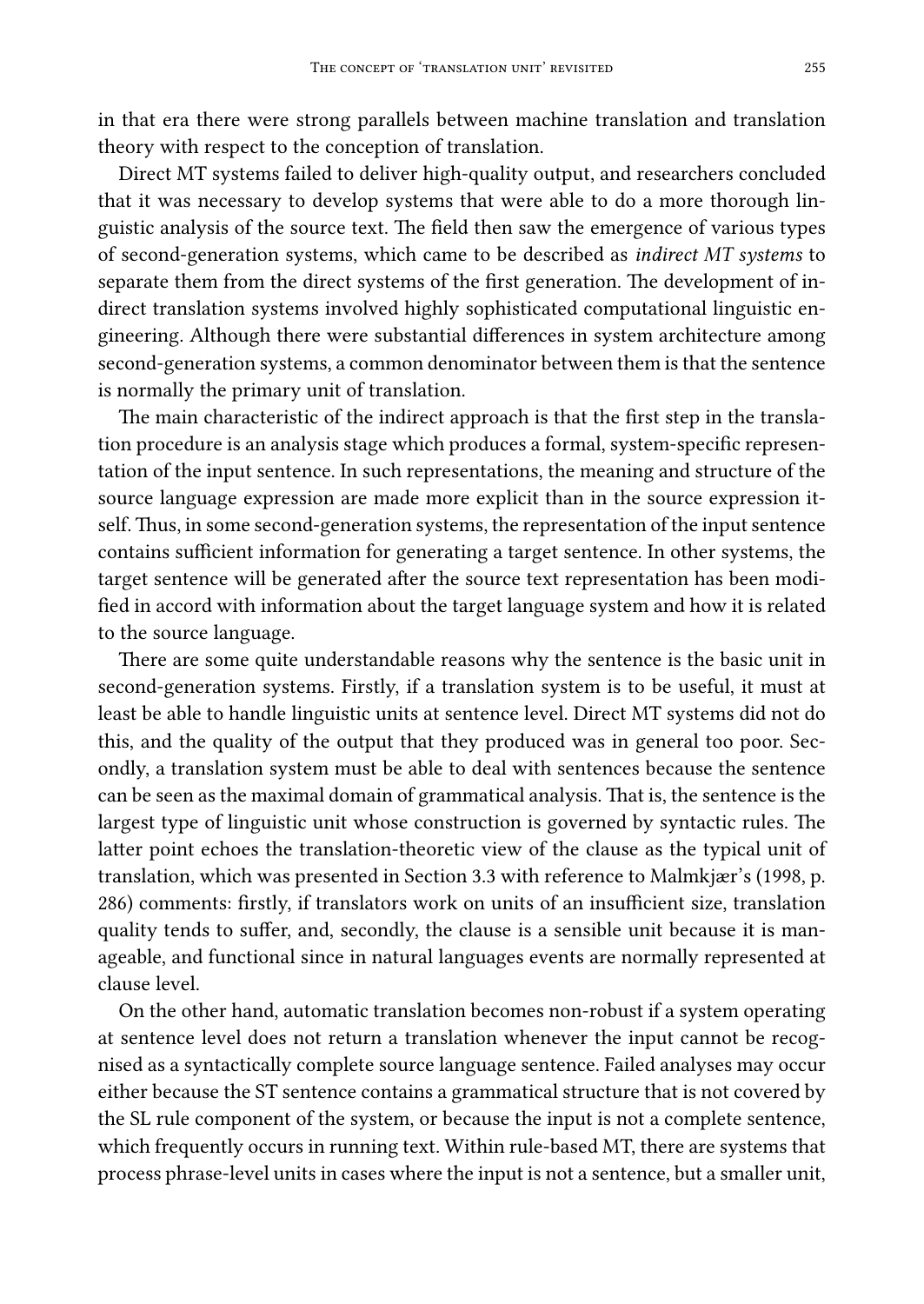or in cases where the system is unable to analyse the input sentence completely, but is able to recognise subparts of the input as independent syntactic units. An example is LOGON (Oepen et al. 2004, 2007), a Norwegian-to-English translation system which was developed by a Norwegian research group in cooperation with international partners. Primarily, LOGON processes sentences, but the system is also designed to handle noun phrases and preposition phrases. In relation to the issue of robustness, this is a clear advantage and illustrates the fruitfulness in MT of using not only sentences as processing units, but also linguistic structures at phrase level.

### **5 Summary and conclusions**

There are two distinct readings of the translation-theoretic concept of 'translation unit', and these are correlated with the fundamental differences between productoriented and process-oriented approaches to translation research. Within productoriented studies of source texts paired with their translations, the concept can be understood as 'unit of analysis'. It is a bi-textual linguistic unit, an alignment unit, and plays an important role in the methods of corpus-based contrastive language studies. Within process-oriented studies of translation activity, 'translation unit' can be read as 'unit of processing', which can further be explicated as a cognitive unit of attentional focus.

The concept of 'translation unit' is mainly of importance to translation researchers, less so for translators. In relation to the language industry, the product-oriented reading is of some relevance in relation to tools like bilingual term bases and translation memories. When it comes to machine translation, the concept is of minor relevance in SMT, and even less in NMT. However, the rule-based approach of linguistic MT can be related to both readings of 'translation unit'. In the design of an RBMT system, the 'unit of analysis' reading applies to the types of source text units that can be identified by the system, and the 'unit of processing' reading applies when the translation algorithm operates on the analysed input in order to generate a target text.

Over the years, translation theorists have argued that translation units are highly variable with respect to size and linguistic type. This observation holds for both readings of 'translation unit' across the different fields that have been discussed.

Recent research on the cognitive activities of translators has contributed to a sharpening of the distinction between the two understandings of 'translation unit'. However, it has been shown in this article that it is difficult to identify units in the translation process without relating them to textual alignment units, or product data. The reason is that the units of cognitive activity that can be observed while translators are working can be associated with reading and writing activities in general. In order to identify the actual units of the translation process, it is necessary to link process data with data collected from the translation product.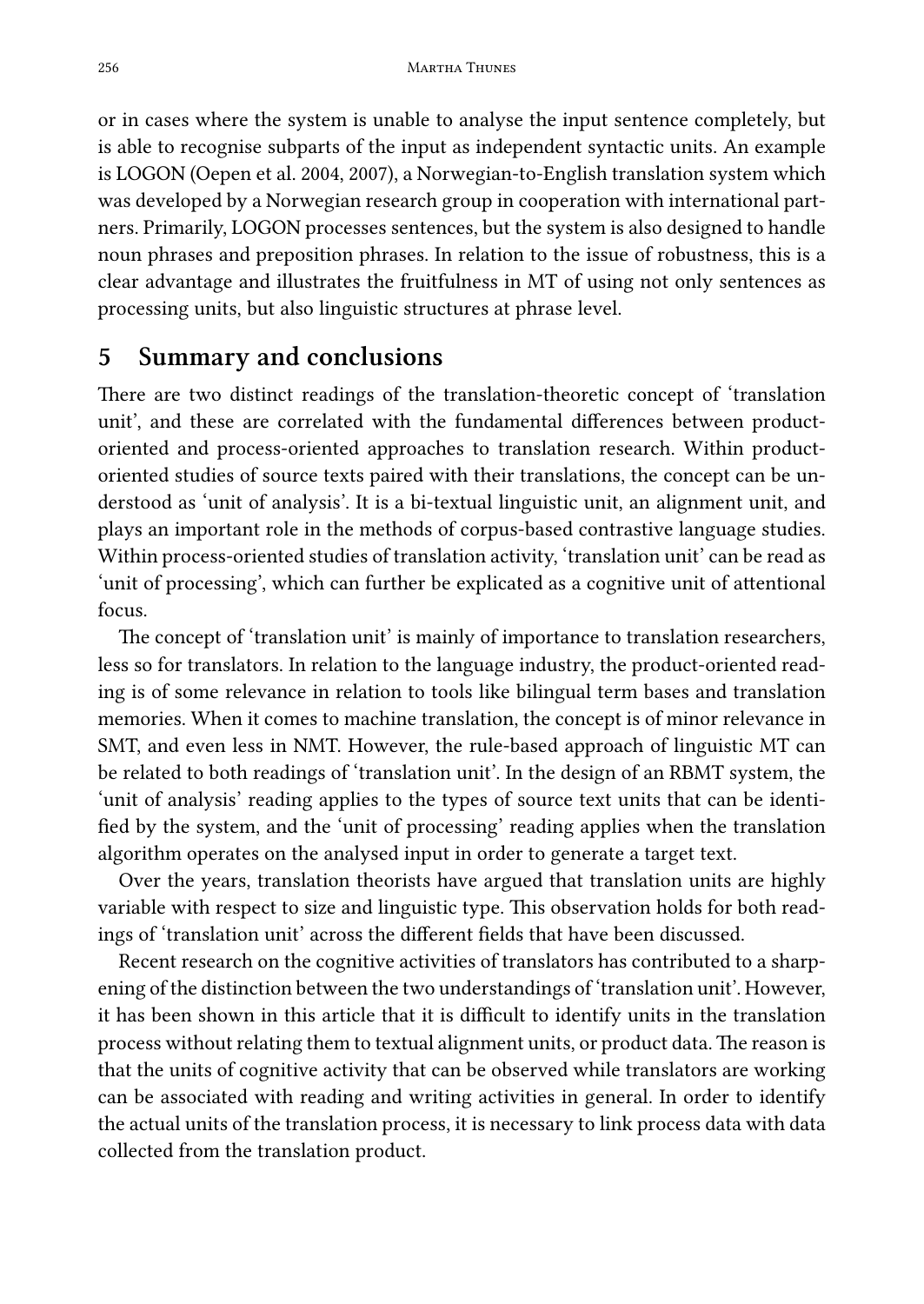## **6 Acknowledgements**

First, credit is due to Anna Sågvall Hein and Magnus Merkel who once challenged me to discuss the notion of 'translation unit' in a trial lecture. Second, I thank Ingrid Simonnæs, who made me bring this work further by inviting me to present it in 2012 at the annual meeting of the Association of Government-Authorized Translators in Norway. Next, two anonymous reviewers are acknowledged for valuable and motivating comments, and I am indebted to Koenraad De Smedt for important feedback, as well as swift assistance, without which this paper would not have surfaced. Moreover, I am grateful to Sandra Halverson for excellent mentoring. It has been a privilege to receive her stimulating expert advice during the writing process. Finally, Helge Dyvik deserves warm thanks for highly insightful comments on early versions of this product. Unwittingly, during the later stages, he has also provided fruitful input through interesting discussions, a typical example of his keen and generous engagement in what fellow linguists are working on. Further, I am grateful to Helge for introducing me, many years ago, to rule-based machine translation, a fascinating field dealing with linguistic delicacies such as the syntax-semantics interface in a cross-linguistic perspective. I also had the chance to work with Helge's experimental MT system PONS, and through his inspiring teaching I learnt how gratifying it is to study language from a contrastive point of view.

## **References**

- Baker, Mona, ed. (1998). *Routledge Encyclopedia of Translation Studies*. London and New York: Routledge.
- Barkhudarov, Leonid (1969). "Urovni yazykovoy iyerarkhii i perevod [Levels of language hierarchy and translation]". In: *Tetradi perevodchika [The Translator's Notebooks]* 6, pp. 3–12.
- Bhatia, Vijay K. (2010). "Specification in legislative writing: accessibility, transparency, power and control". In: *The Routledge Handbook of Forensic Linguistics*. Ed. by Malcolm Coulthard and Alison Johnson. London and New York: Routledge, pp. 37–50.
- Cao, Deborah (2007). *Translating Law*. Topics in Translation 33. Clevedon, Buffalo, and Toronto: Multilingual Matters Ltd.
- Carl, Michael and Barbara Dragsted (2012). "Inside the monitor model: Processes of default and challenged translation production". In: *Translation: Computation, Corpora, Cognition (Special Issue on the Crossroads between Contrastive Linguistics, Translation Studies and Machine Translation)* 2.1, pp. 127–145.
- Carl, Michael and Martin Kay (2011). "Gazing and typing activities during translation: A comparative study of translation units of professional and student translators". In: *Meta: Journal des traducteurs / Meta: Translators' Journal* 56.4, pp. 952–975.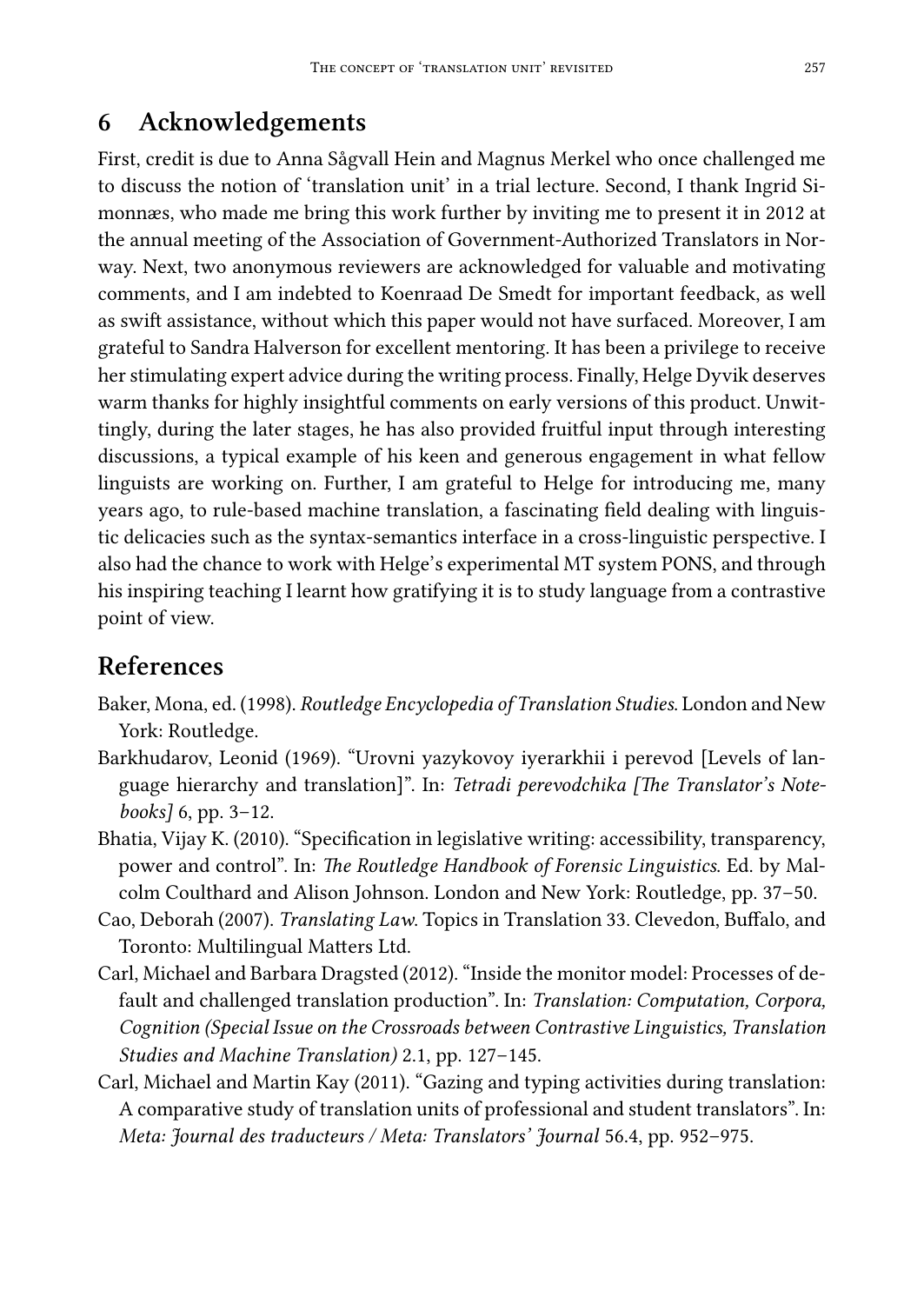- Chesterman, Andrew (2005). "Problems with strategies". In: *New trends in Translation Studies: In honour of Kinga Klaudy*. Ed. by Kristina Károly and Ágosta Fóris. Budapest: Kiadó, pp. 17–28.
- Elgemark, Anna (2017). *To the Very End. A contrastive study of N-Rhemes in English and Swedish translations*. PhD thesis. University of Gothenburg.
- Gambier, Yves and Jorma Tommola, eds. (1993). *Translation and Knowledge: Proceedings of the Fourth Scandinavian Symposium on Translation Theory, June 4–6, 1992*. Turku: Centre for Translation and Interpreting.
- Hansen, Gyde, ed. (1999). *Probing the process in translation: Methods and results*. Vol. 24. Copenhagen Studies in Language. Fredriksberg: Samfundslitteratur.
- Holmes, James S. (1972/1988). "The Name and Nature of Translation Studies". In: *Translated! Papers on Literary Translation and Translation Studies*. Ed. by James S. Holmes. Amsterdam: Rodopi, pp. 67–80.
- Jakobsen, Arnt Lykke (1999). "Logging target text production with Translog". In: *Probing the process in translation: Methods and Results*. Ed. by Gyde Hansen. Vol. 24. Copenhagen Studies in Language. Fredriksberg: Samfundslitteratur, pp. 9–20.
- Jurafsky, Daniel and James H. Martin (2009). *Speech and Language Processing: An Introduction to Natural Language Processing, Computational Linguistics, and Speech Recognition*. 2nd ed. Upper Saddle River, New Jersey: Pearson Education / Prentice Hall.
- Just, Marcel Adam and Patricia A. Carpenter (1980). "A theory of reading: from eye fixations to comprehension". In: *Psychological Review* 87.4, pp. 329–354.
- Kalchbrenner, Nal and Phil Blunsom (2013). "Recurrent continuous translation models". In: *Proceedings of the ACL Conference on Empirical Methods in Natural Language Processing (EMNLP)*. Association for Computational Linguistics, pp. 1700–1709.
- Kittel, Harald, Armin Paul Frank, Norbert Greiner, Theo Hermans, Werner Koller, José Lambert, and Fritz Paul, eds. (2004). *Übersetzung — Translation — Traduction. Ein internationales Handbuch zur Übersetzungsforschung / An International Encyclopedia of Translation Studies / Encyclopédie internationale de la recherche sur la traduction*. Vol. 1. Berlin / New York: Walter de Gruyter.
- Koller, Werner (1992). *Einführung in die Übersetzungswissenschaft*. Heidelberg: Quelle & Meyer.
- Krings, Hans P. (1986). *Was in den Köpfen von Übersetzern vorgeht*. Tübingen: Günter Narr.
- Lessing, Doris (1985a). *Den gode terroristen (The Good Terrorist).* Trans. by Kia Halling. Oslo: Gyldendal.
- (1985b). *The Good Terrorist*. London: Jonathan Cape.
- Lörscher, Wolfgang (1991). *Translation Performance, Translation Process and Translation Strategies: A Psycholinguistic Investigation*. Tübingen: Günter Narr.
- (1993). "Translation Process Analysis". In: *Translation and Knowledge: Proceedings of the Fourth Scandinavian Symposium on Translation Theory, June 4–6, 1992*. Ed. by